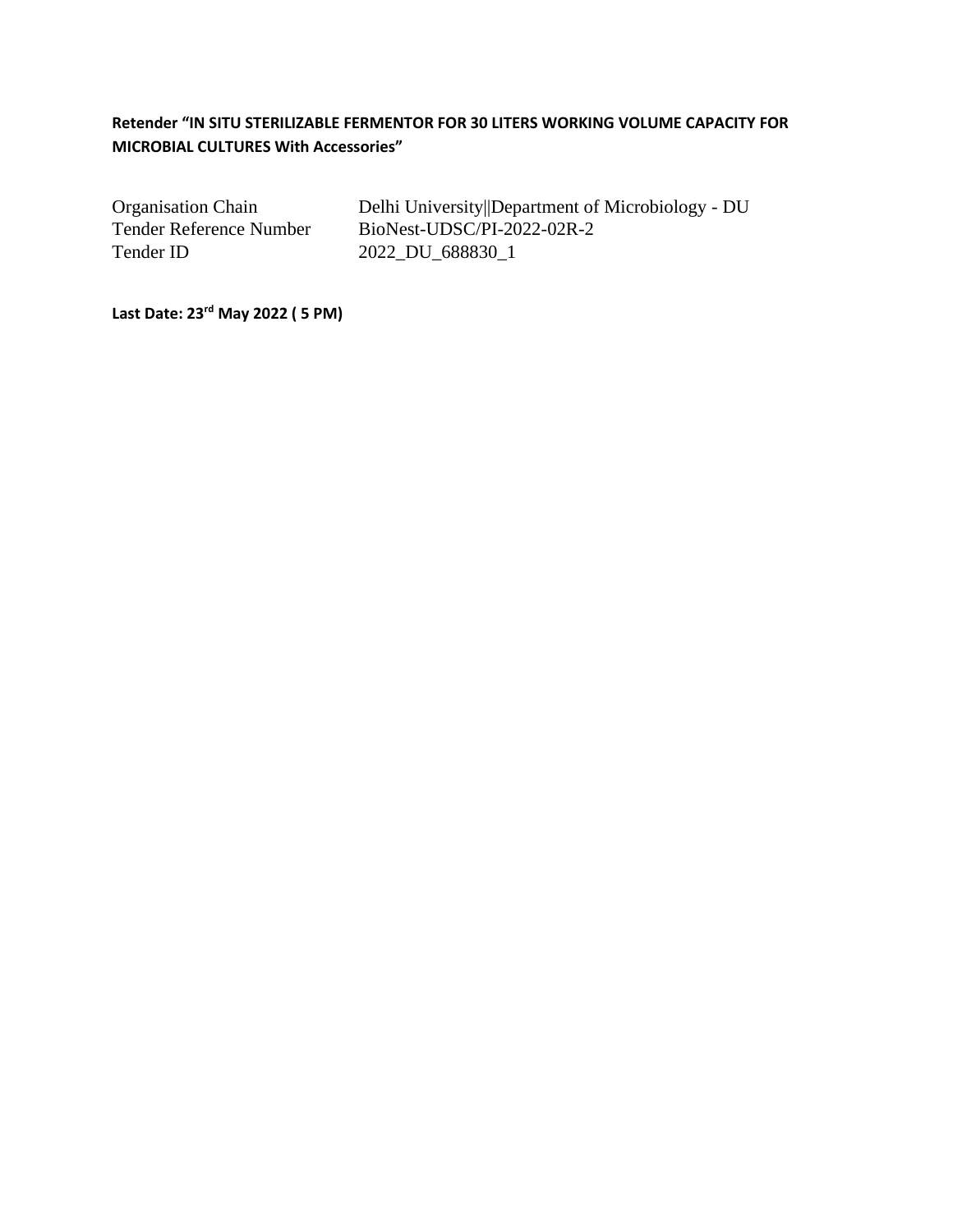

# **UNIVERSITY OF DELHI SOUTH CAMPUS**

BioNEST, Department of Microbiology University of Delhi South Campus New Delhi-110021 Tel. 011-24157380, Fax. 011-24115270

## **No: BioNest-UDSC/PI-2022-02R-2 Date: 13.05.2022**

Tender specification for **"IN SITU STERILIZABLE FERMENTOR FOR 30 LITERS WORKING VOLUME CAPACITY FOR MICROBIAL CULTURES With Accessories"** purchase through e-procurement portal.

The quotations are invited through etender for **one Unit** of **"IN SITU STERILIZABLE FERMENTOR FOR 30 LITERS WORKING VOLUME CAPACITY FOR MICROBIAL CULTURES With Accessories" The quoted price should be FOR destination in INR** (Indian Rupees only) upto Department of Microbiology, University of Delhi South Campus, including supplying, installation and training (**under 2 Years of "Comprehensive warranty" from the installation date**) . The last date of bid submission is **23rd May 2022 by 05:00 PM as per the tender specifications mentioned below.** 

# **TECHNICAL SPECIFICATIONS FOR IN-SITU BIOREACTOR / FERMENTOR (Qty – 01 nos.)**

# **1.) VESSEL Design DESCRIPTION**

- a) Working volume at least with a range of 10 L to 30L. However the minimum volume can go below 10L and Maximum volume can be higher upto 40L
- b) The D:H ratio must be 1 : 3 with top plate enclosure bolted to shell and bottom dish welded to shell. The shell must be enclosed with a jacket. The SS jacket should cover minimum Cover 80% of maximum Working Volume of Bioreactor
- c) The vessel must be mounted on floor over legs and must be made up of SS with contact parts made up of SS316L and non-contact parts made up of SS304
- d) The vessel must also be insulated with hot and cold insulation with SS304 cladding
- e) Surface Finish: Internal surface finish (at least ≤0.4μ Mirror Finish or better); External surface finish (≤1.2μ Matt Finish or better)
- f) The vessel must have a LED lamp for inside viewing with a view glass made up of toughened borosilicate glass at least 60 mm internal diameter should be there for Lamp.
- g) The o rings, gaskets and septa must be made up of Silicone or EPDM. The filter elements must be made up of PTFE.
- h) Vessel must be able to handle the following specifications:
	- Design Temperature: Shell (0 to 150  $^{\circ}$ C) Jacket (0 to 150  $^{\circ}$ C)
	- Working Temperature: Shell (5 to 130 $^{\circ}$ C) Jacket (5 to 140 $^{\circ}$ C)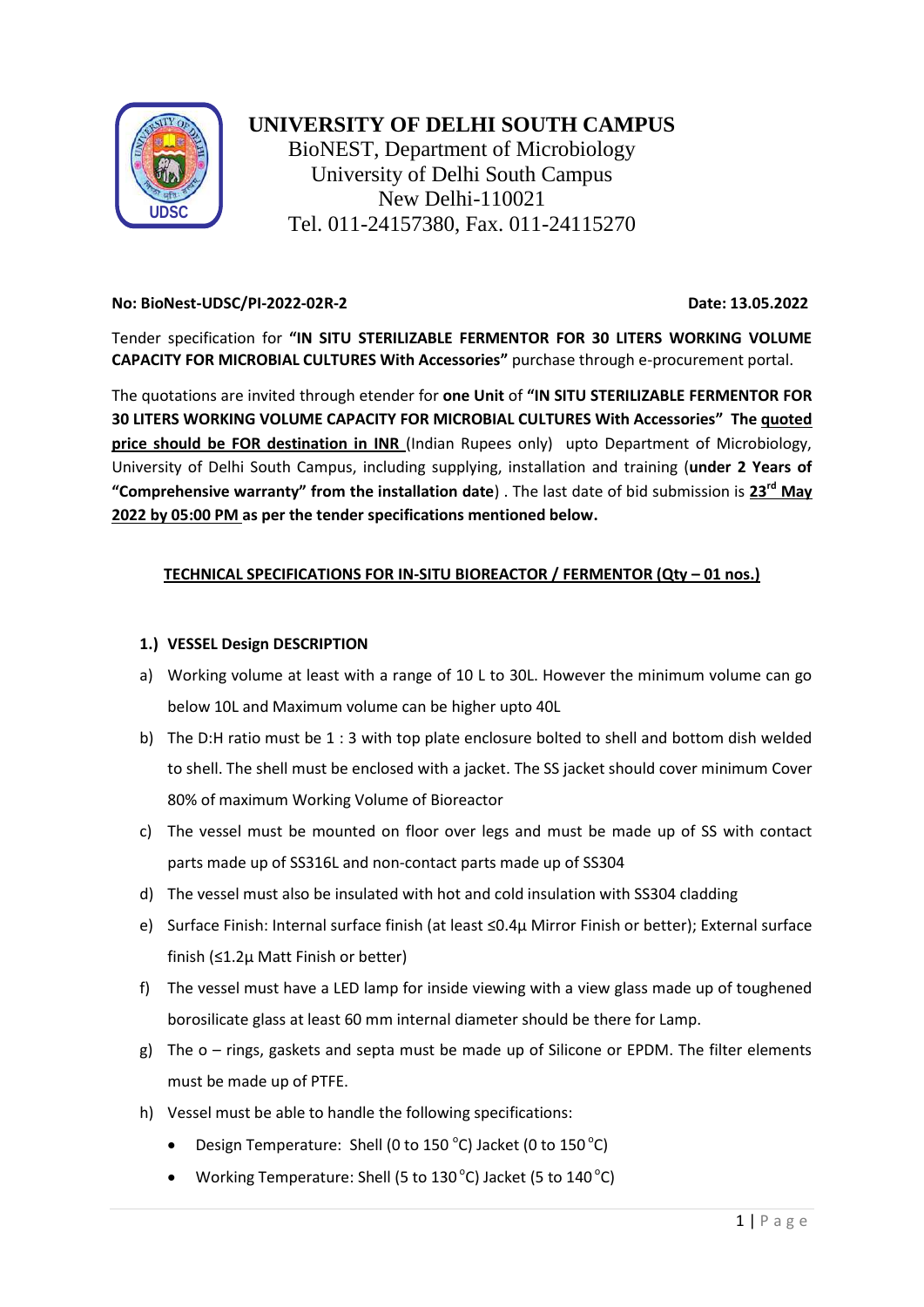- Design Pressure: Shell (-1 to 3.0 Bar) Jacket (- 1 to 4.0 Bar)
- Working Pressure: Shell (-1 to 2.0 Bar) Jacket (-1 to 3.0 Bar)
- i) There must be ports available for installation of the following

| <b>PORTS</b>                | <b>SPECIFICATION</b>          | <b>QUANTITY</b>          |
|-----------------------------|-------------------------------|--------------------------|
| <b>Top Plate</b>            |                               |                          |
| Agitator (Top Driven)       |                               | 1                        |
| Spray ball                  | ~1 1/2" OD Triclover clamp    | $\overline{2}$           |
| Sterile pressure gauge port | ~1 1/2" OD Triclover clamp    | $\mathbf{1}$             |
| <b>Addition ports</b>       | ~19mm diameter or as per      | 4 or as per manufacturer |
|                             | manufacturer design           | design                   |
| Anti-foam Probe             | ~19mm diameter or as per      | 1 or as per manufacturer |
|                             | manufacturer design           | design                   |
| 19 mm Spare ports           | With Triclover clamp or as    | 2                        |
|                             | per manufacturer design       |                          |
| <b>Pressure Transmitter</b> | ~1 1/2" OD Triclover clamp or | $\mathbf{1}$             |
|                             | as per manufacturer design    |                          |
| Safety Relief Valve         | ~1 1/2" OD Triclover clamp    | $\mathbf{1}$             |
| Light Glass for LED lamp on | ~60 mm diameter               | 1                        |
| top                         |                               |                          |
| Exhaust port                | ~1 1/2" OD Triclover clamp    | $\mathbf{1}$             |
| Level Sensor                | Potentiometric or Load Cell   | $\mathbf{1}$             |
| <b>Shell Collar</b>         |                               |                          |
| Sparger                     | <b>Ring Sparger</b>           | $\mathbf{1}$             |
| Overlay                     | ~1/2" OD Pipe with Triclover  | $\mathbf{1}$             |
|                             | clamp                         |                          |
| <b>Addition ports</b>       | ~19 mm diameter               | 2                        |
| <b>Addition Ports</b>       | 3 or 4 Way Valves             | $\overline{2}$           |
| Jacket (In/Out)             | 1/2" NB SS pipe               | $\mathbf{1}$             |
| View glass                  | Longitudinal                  | $\mathbf{1}$             |
| <b>Shell Bottom</b>         |                               |                          |
| Jacket (In/Out)             | 1/2" NB SS pipe               | $\mathbf{1}$             |
| pH Port with adopter        | ~25mm diameter                | $\mathbf{1}$             |
| DO port with adopter        | ~25mm diameter                | $\mathbf{1}$             |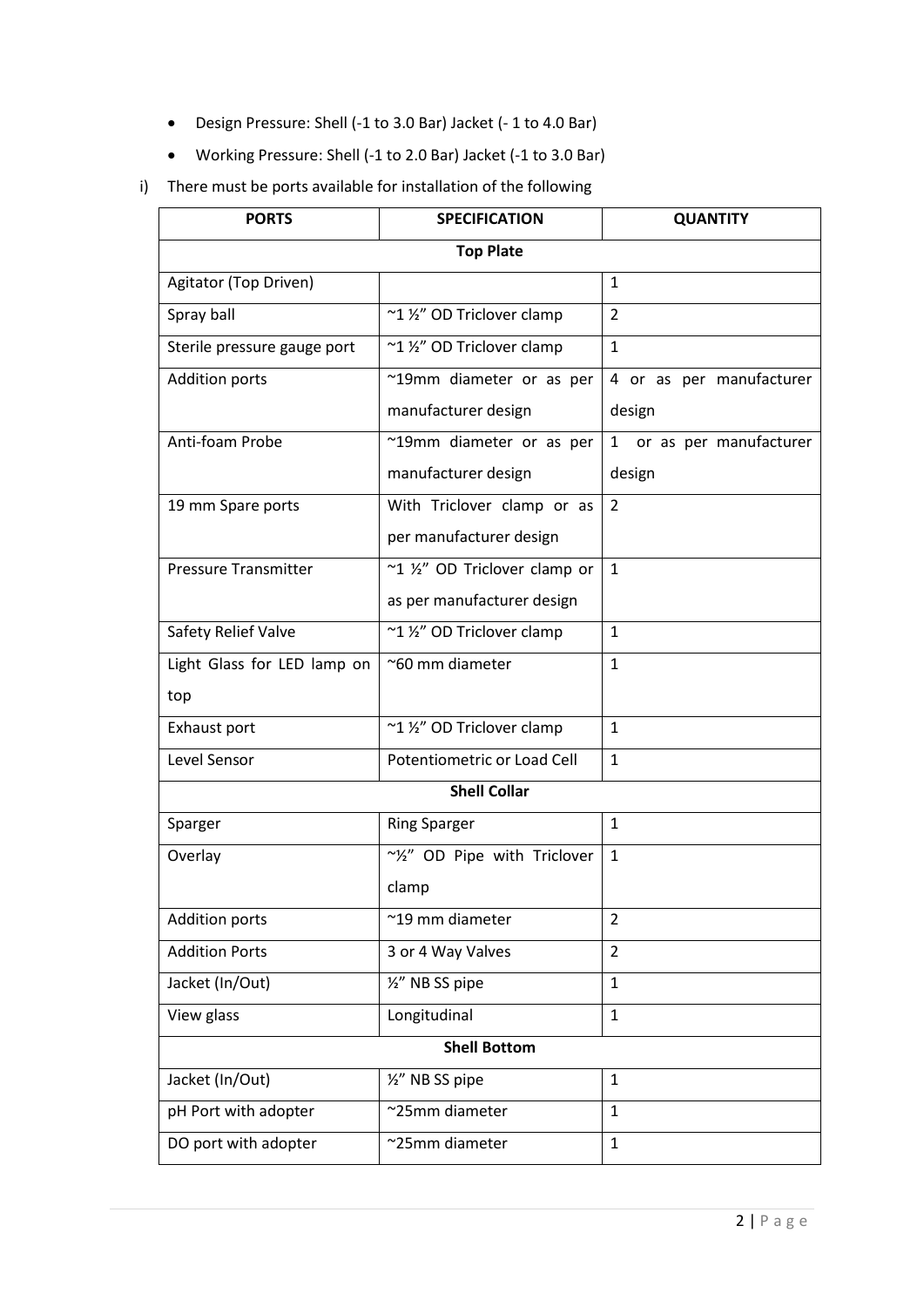| Temperature port    | ~25mm diameter          |  |
|---------------------|-------------------------|--|
| Sampling port       | Sterilisable connection |  |
| Jacket drain        | $\sim$ ¼" NB SS pipe    |  |
| <b>Bottom Dish</b>  |                         |  |
| <b>Bottom Valve</b> | ~1" Flush Bottom Valve  |  |

- j) All the installed valves must be In-situ sterilizable type valves.
- k) Addition ports to install other process accessories (minimum 2)
- l) All the SS pipes installed (in or out) in the fermenter must be Steam Sterilisable

## **2.) VESSEL ACCESSORIES**

- a) There must be a longitudinal view glass (~30mmx300mm) as well as a round light glass with LED lamp (~60mm diameter) on top. The glass must stand the SIP and safety protocols.
- b) There must be 2 nos. pressure safety valves, one for the vessel preferably installed on top plate and other for the jacket line.
- c) There must be sterile pressure gauge installed with pressure range of -1 to 3 bar.
- d) There must be a baffle system with 4 nos. blades
- e) Sparger must be a ring sparger at bottom of culture vessel.
- f) Spare O-rings, Gaskets and Flange must be supplied (10 nos. each)
- g) There must be dummy closures (8 nos. 19mm, 25mm or as per design; 4 each) available as extra spare for the unused Ingold ports.
- h) There must be pH and DO housing available in the vessel
- i) The sampling valve and harvesting valve must be in situ sterilisable with design of steam sterilization.

#### **3.) AGITATION SYSTEM**

- a) Stirrer assembly with Single mechanical seal Dry (Eagle Burgmann or Rolon) with direct coupling.
- b) A spare mechanical seal (complete assembly) must be included in the offer. (01 No.)
- c) The agitator must be top driven with RPM of 100 800 or wider range
- d) At least 3 nos. of impellers must be provided of Rushton turbine design with 6 nos. Blades.
- e) At least 3 nos. of impellers must be provided of Pitch blade fixed angle with 3-4 nos. Blades.
- f) The agitator must be driven by an AC driven motor of at least 1 HP power.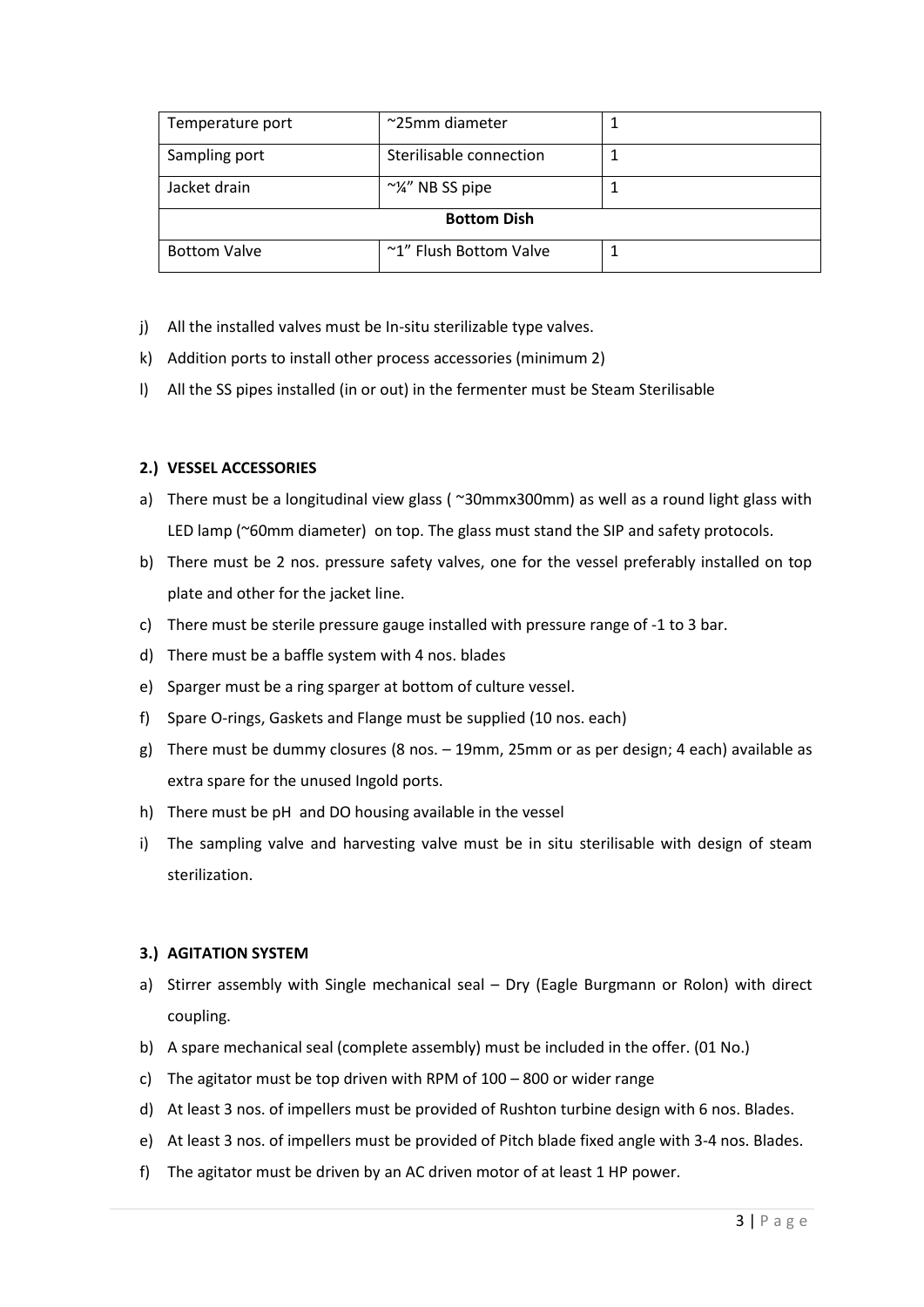#### **4.) AERATION SYSTEM AND INLET/EXHAUST LINE SYSTEM**

- a) 2 nos. MFC must be provided along with 2 nos. manual rotameters for Air (0 to 100 LPM) and  $O<sub>2</sub>$  (0 to 20 LPM) supply. MFC operational VVM in the range of 0.1 to 2 VVM.
- b) Air and Oxygen must be supplied to control a precise gas flow in the bioreactor. The MFC provided must be sufficient for air with  $O_2$  Enrichment or Gas Flow Ratio mixing or Additive Flow 2-gas mixing
- c) The aeration system must have full draining SS filter housing with 0.2  $\mu$  and 6" or large filter size for both inlet as well as exhaust. 8 No. Spare filters must be provided for these assemblies.
- d) NRV & PRV with Moisture trap must be supplied to protect 2 nos. of MFC.
- e) An automated Back pressure control valve must be available in the exhaust line with a manual bypass line as well for the pressure control in an emergency situation.
- f) A pressure gauge must be available in the exhaust line with a valve for venting purpose.
- g) A condenser must also be available in the exhaust line. One Stainless steel Exhaust condenser assembly with inlet and outlet of chiller connection with facility of in place steam sterilization of exhaust air filter 6" or large filter size (0.2 μm PTFE). 4 No. Spare filter must be provided for this assembly.
- h) Except for the harvesting line and the sampling line, all other remaining lines must be automatically controlled through the automation system with proper safety control. The harvesting line and the sampling line must be in place steam sterilisable.
- i) All the lines must be made up of SS304 pipes and fittings
- j) The vessel must get cooled by passing cooling water and must get sterilized by passing steam through jacket. And also inside the vessel through steam purging
- k) 1 nos. heat exchanger with 1 nos. recirculation pump ( $\degree$ 0.5 HP) must be provided

#### **5.) INSTRUMENTATION AND PROBE SYSTEM**

- a) Temperature PT100
- b) Temp. range  $-0$  to 150 °C
- c) pH Probe– Gel filled In-situ sterilizable probe (Mettler Toledo) with 250ml each standard reference Buffer (4,7 &10).
- d) The pH housing assembly made of stainless steel must be provided to install probe during fermentation process
- e) pH range 0 to 14 pH
- f) Foam system Stainless steel, Electrical conductivity based foam sensor with ceramic insulation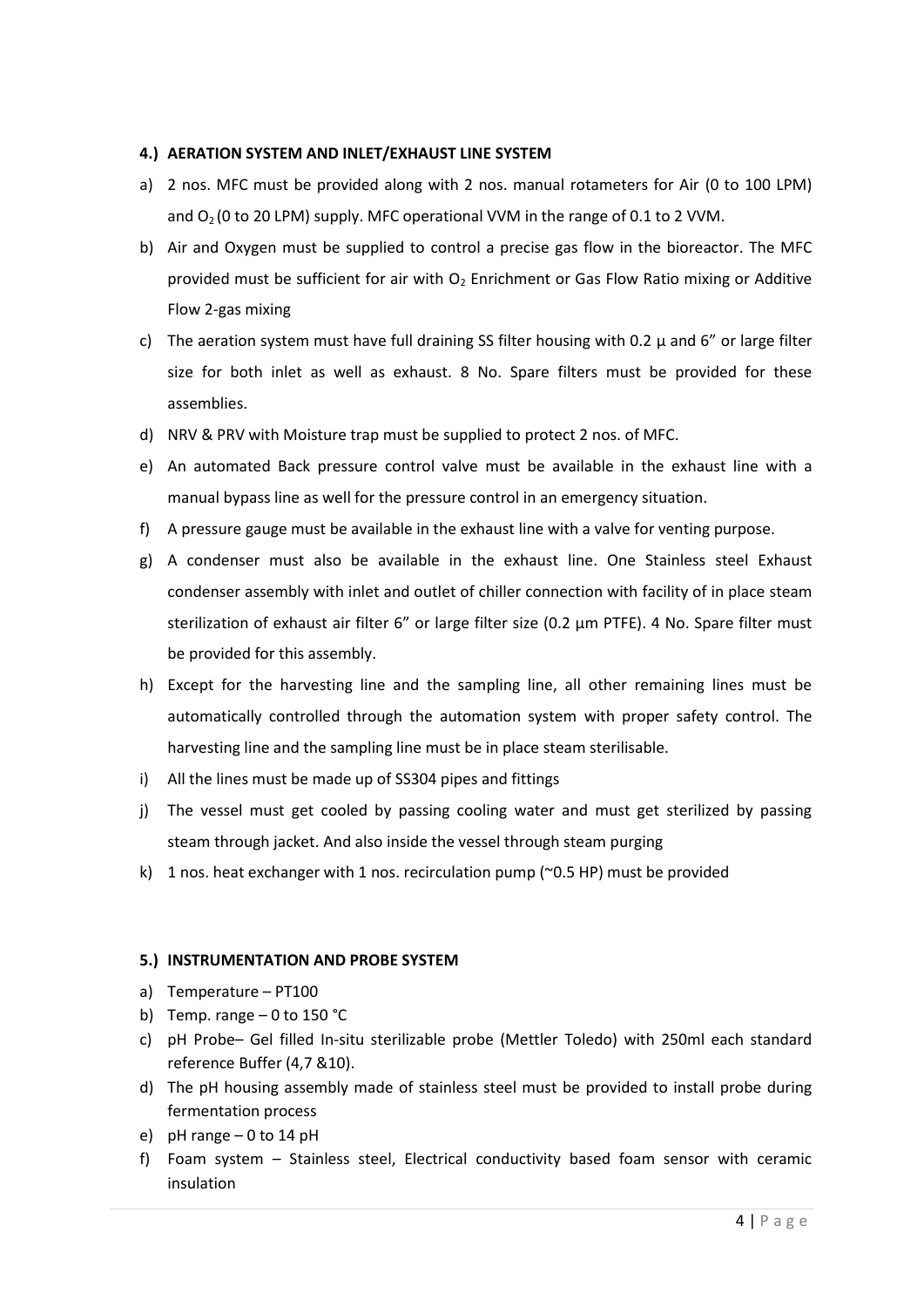- g) Pressure system  $-1$  to 3 bar
- h) DO Probe Polarographic (0 to 100%) (Mettler Toledo) along with 2 nos. of 25 mL electrolyte and 4 nos. of DO membrane.
- i) The DO housing assembly made of stainless steel must be provided to install probe during fermentation process.
- j) Flow control Through MFC in Air and  $O<sub>2</sub>$  line
- k) Level systems Potentiometric (Stainless steel) OR Load Cell
- l) Above mentioned pH and DO probes, transmitters and Cables must be from original manufacturer i.e. Mettler Toledo
- m) All the above mentioned instrumentation system must be controllable through SCADA with HMI display
- n) External Signal Inputs: Minimum two External Signal Inputs (4-20mA & 0-10V) to attach other accessory pieces of equipment. The controller must have RS232/485 ports OR Ethernet ports for external communications and control.

# **6.) ADDITION SYSTEMS requirements**

- a) There must be 3 nos. fixed speed PLC controllable peristaltic pumps of minimum 40 mL / min for Acid, Base and Anti-foam addition. The integration of pumps must be done with PLC with appropriate connectors. These pumps must be under comprehensive warranty of 2 years.
- b) 2 nos. of variable speed PLC controllable peristaltic pumps must be supplied for feed addition and inoculation addition – One with 10-100 mL/min flow rate and the other with 50-500 mL/min flow rate. These pumps must be under comprehensive warranty of 2 years. The integration of pumps must be done with PLC with appropriate connectors.
- c) 5 nos. of 5L PPE feed Bottles (autoclavable) to be provided along with disposable disc filters and silicone tubings. The feeding bottle must have options of inlet and outlet ports. The complete assembly must be autoclavable.
- d) Silicon tubing (Four types, 25 Meter each): 1.6mm, 3.2 mm, 4.8mm, and 6.4mm internal diameters. These tubings wall thickness must be suitable for supplied feeding pumps as mentioned earlier.
- e) Inoculation needles must be provided for 19 mm and 13 mm ports (4 each) or as per design
- f) Set of Inoculation septa (25 nos.)
- **7.) PLC CONTROL SEQUENCE and Programming**
- a) Temperature control must be through automated valves in jacket line for Heating/Cooling and 1 No Heat exchanger (Shell & Tube) & Recirculation pump.
- b) Agitator Speed control must be through Variable Frequency Drive (VFD)
- c) pH level must be controlled through acid/alkali addition through fixed speed peristaltic pump from Acid/alkali bottles.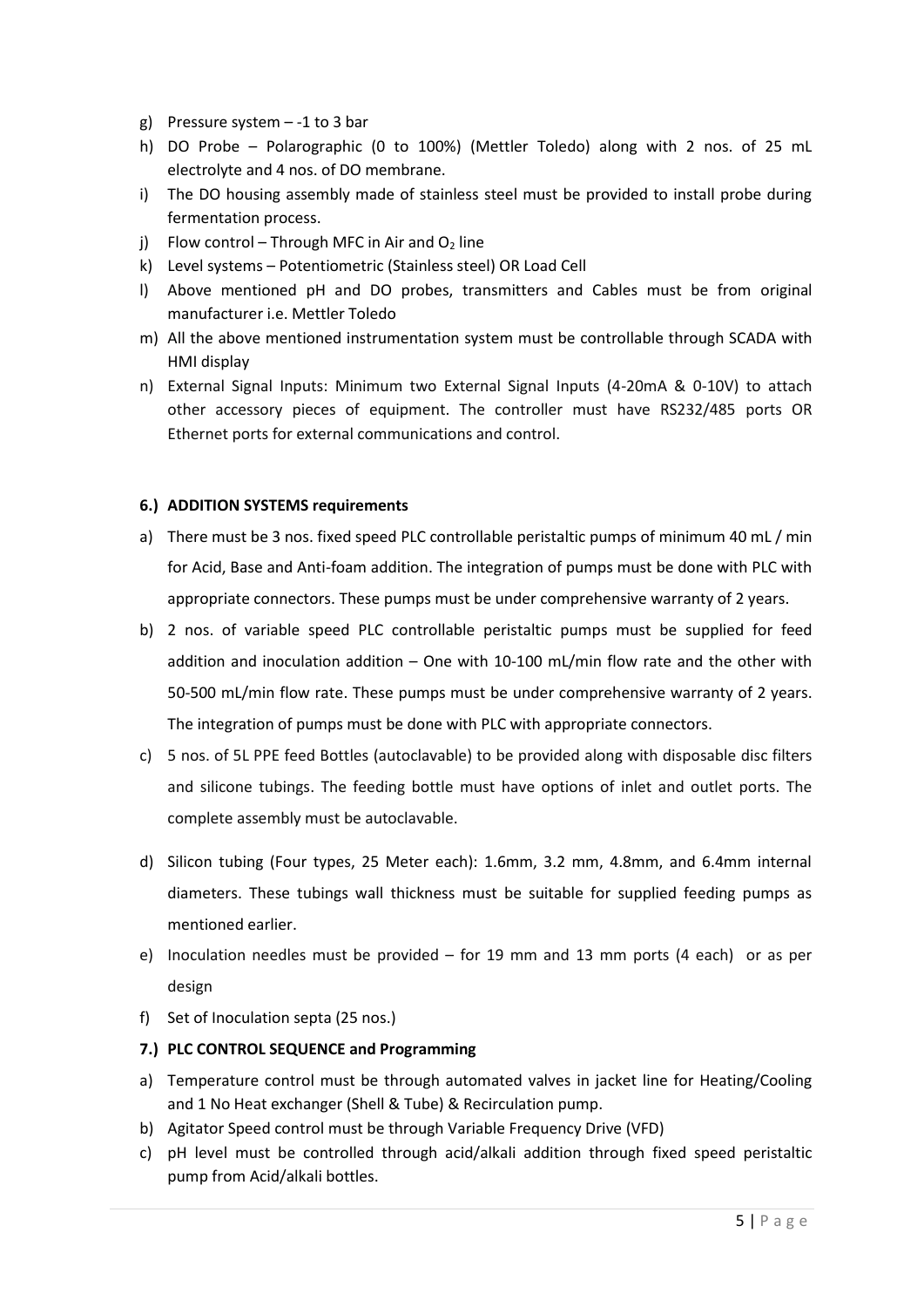- d) Foam level must be controlled through Anti-foam addition through fixed speed peristaltic pump from dosing bottle.
- e) Pressure level must be controlled through automatic Back Pressure control valve in exhaust line of the Bioreactor. However, one Bypass line with a manual valve must be provided in exhaust line if in case of PCV behave faulty to match safety standards.
- f) Dissolved Oxygen content in the media will be controlled through agitation, Aeration & O2 through cascade philosophy
- g) Gas flow control should be through MFC in Air/O2 inlet line of the Bioreactor. The flow control will be a part of DO Cascade control.

## **8.) AUTOMATION, DISPLAY AND RECORDING SYSTEM**

- a) There must be a SS control panel that must be wired and integrated under bidder's scope
- b) The system must be provided with PLC along with I/O modules either from **Siemens, Allen Bradley, ABB, Schneider, Hitachi, Mitsubishi**, (Brand should be mentioned). The PLC modules, including HMI and I/O modules to be covered under **2 years warranty**. This includes FOC integration of the new replaced modules in case needed during the warranty period.
- c) Transmitters, Terminal blocks (to protect from power fluctuations) must be provided
- d) Indication lights to indicate the state of the panel (On/OFF) must be provided for all the parameters
- e) 1 No. multicolour Touch Screen HMI (12" or more) display must be provided
- f) All the hardware components/switches must be labelled appropriately for identification purposes.
- g) SCADA software to be provided to control and record all the parameters and must be compatible with MS Windows 10 Pro or higher version.
- h) Computer to run SCADA software: To run SCADA software a Branded PC (Either Dell, HP, or Acer) with original windows 10 professional or higher, core i7 10th generation processor, antivirus, 22-inch monitor, 1 TB HDD, 16 GB RAM or better specifications must be included in the quotation. The computer system should run the software for proper management of fermentor to control various parameters from remote. **The supplied computer must be under 3 Years warranty.**
- i) The SCADA software need not be CFR part-11 compliant as the instrument will be used for R&D purposes
- j) It must have the data recording features for Batch, Trends, Alarms, Data acquisition, Setpoint Control, Data generation, Recipe based algorithms, and Data export to an MS window based software. The system must be fully controllable through software from PC.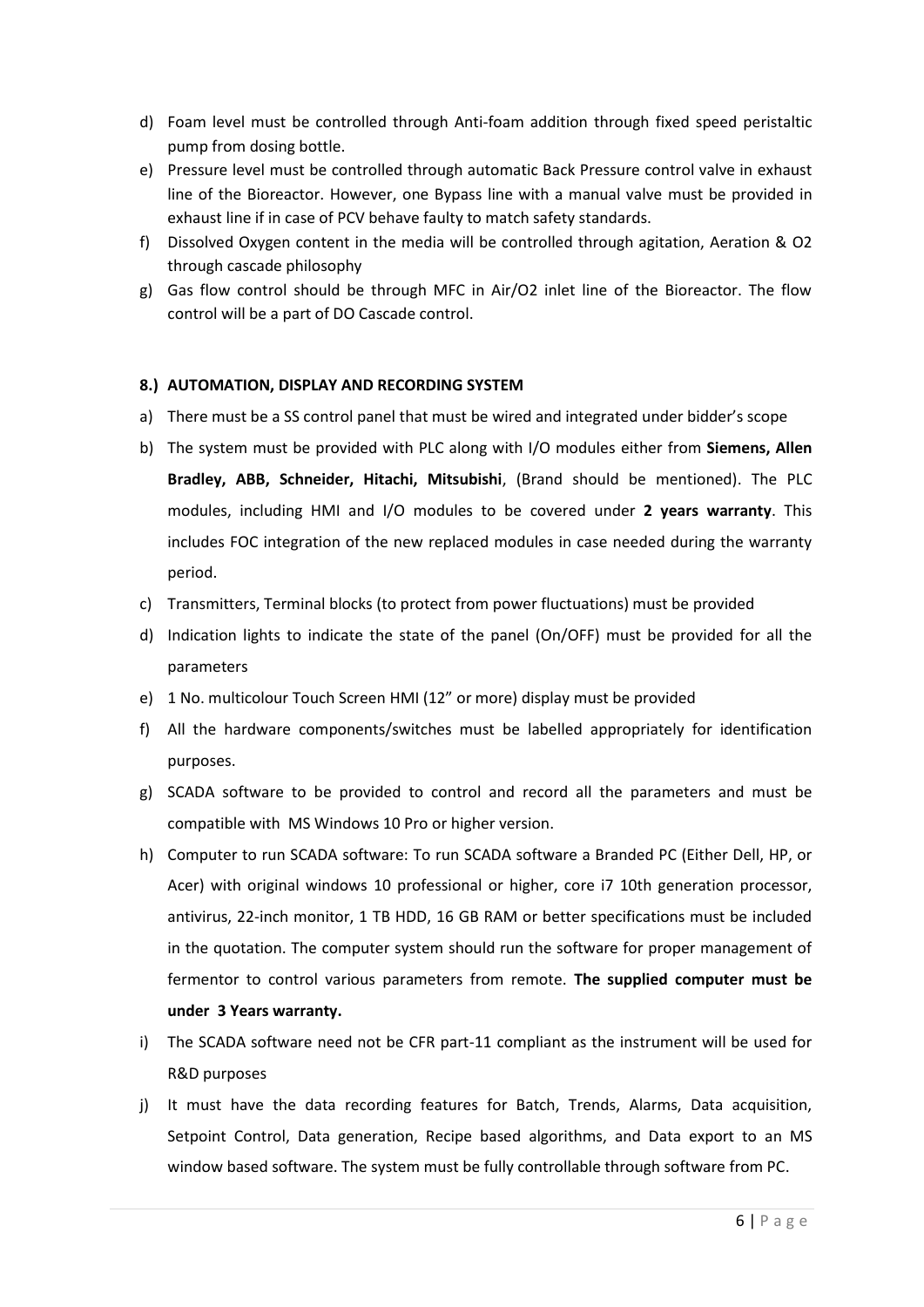#### **9.) UTILITIES TO BE PROVIDED ALONG WITH Fermentor**

- a) **Air compressor :-** Low noise, Oil free compressor with 3 HP or more power along with necessary SS pipes and fittings to the bioreactor (40 L Storage tank or higher) - Capacity 80 LPM with valves for control for back-pressure release. A pressure control valve must be provided for safety purposes. Compressor Safety valves, NRV and Pressure gauge with moisture trap and suitable connectors must be provided.
- b) **Chiller:-** 3 TR Chiller along with a suitable size water tank of minimum **100L capacity or above** and SS pipelines and fittings with suitable cladding.
- c) **Cooling Tower:** Cooling tower in addition to the above chiller to cool the fermenters from 121° to ~50°/60°C
- d) **Steam Generator / Boiler:-** 27 KW along with necessary SS as well as insulated pipelines and SS Fittings (~ 35 KG/h steam per hour 3 Bar pressure)
- e) Steam generator / Boiler must be able to heat the vessel to 121 °C within an hour.
- f) All the above-mentioned utilities, along with pipelines, fittings, and their insulation, must be under the bidder's scope with colour coding.
- g) All pipe connection/coupling must be SS304
- h) Catalogue for utilities- Steam generator Reputed Make with catalogue.

#### **10.). DOCUMENTATION REQUIRED**

All MOC certificates, Welding documentation, P&I diagrams, Hardware components literature, Calibration certificates, testing certificates, GA drawings, DQ, FAT, IQ, OQ, PQ protocols, Pressure hold test certificates, Hydro test certificates, Agitator test certificates must be provided. Documentation for the fermenter/ Traceability Certificate of all components and parts.

#### **11.) SCOPE OF WORK**

- a) All hardware work from installation up till complete operational verification, including nomenclature, labels and training must be included in the bidder's scope of work only.
- b) The system must be fully labelled with Colour coded labels/tags. A schematic flow diagram must be provided for all the wirings as well as pipelines for the ease of operation.
- c) All software work from installation up till complete operational verification, including cables etc. must be included in the bidder's scope of work.
- d) Only O2 cylinder, raw water and power supply shall be under the buyer's scope.
- e) Successful demonstration and Training of facility staff shall be done by bidder.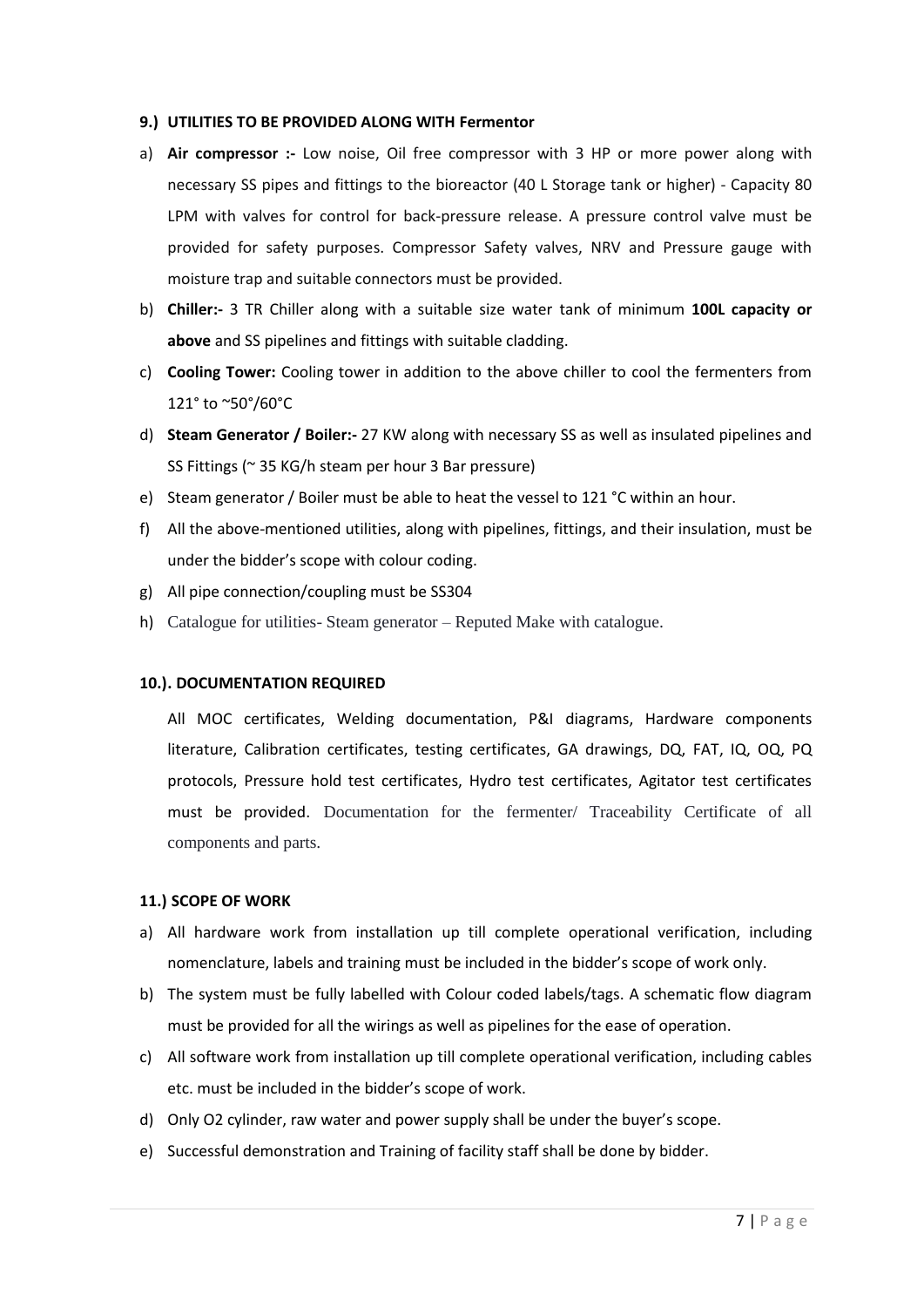**Very Important Note: Nothing is optional in this tender, So quote your FOR price in INR in BOQ, (IN SITU STERILIZABLE FERMENTOR FOR 30 LITERS WORKING VOLUME CAPACITY FOR MICROBIAL CULTURES With Accessories). The BOQ price must include everything that has been asked above in the tender documents.** 

**Important: For technical compliance, read the complete tender document very carefully before bidding.**

- 1. Nothing is optional in this tender, so quote the final price, including all the above requirements **FOR destination price in Indian Rupee must be quoted.** Quotations are invited on CPP portal through e-tender.
- 2. Supplier should have a ASME U Stamp certified workshop of their own.
- 3. ASME U Stamp Certificate in name of manufacturer should be provided.
- 4. The company should not have been blacklisted by any Government organization. The company must provide undertaking in this respect.
- 5. ISO certification from bidder as well as manufacturer must be provided.
- 6. The vendor should have at least 7 years of track record of supplying **Fermentors to academic institutes and industries**. Documentary proof must be submitted.
- 7. The vendor/manufacturer should enclose user list with the address of at **least 30 users** of the same model or higher/Configurations of Fermenter or higher installed throughout India in various reputed government Institutes/Academic institutes/Universities/ ICAR/CSIR/ICMR/IITs/Reputed industries other research labs in government-funded institutions.
- 8. **Note: Documentary proof of at least 20 users in terms of both purchase orders and installation reports for same or higher model required, with phone no and complete address of the buyer.**
- 9. The vendor should submit an authorized distributor certificate issued by the original manufacturer for the quoted item. The manufacturer or vendor must have a post-sale service provider in India where service can be provided within 2-3 days.
- 10. All vendors are requested to attach original technical literature/ catalogue in support of the technical bid. The vendor must provide the company website where same/similar products are available.
- 11. The company will submit the proof of export of fermentor in terms of PO or Installation Report (at least three)
- **12. The fermentor should be under 2 Years of "Comprehensive warranty" from the installation date.**

# **Important Information:**

- 1. Bidder should be Manufacturer/ Authorized Partner/ Reseller of the manufacturer and a Letter of Authorization from the manufacturer for the same and specific to the tender should also be enclosed. The bidder should also be the Authorized Service Provider. (attach the required certificate)
- 2. All vendors are requested to attach original technical literature/ catalogue in support of the mentioned specifications & highlight the above features.